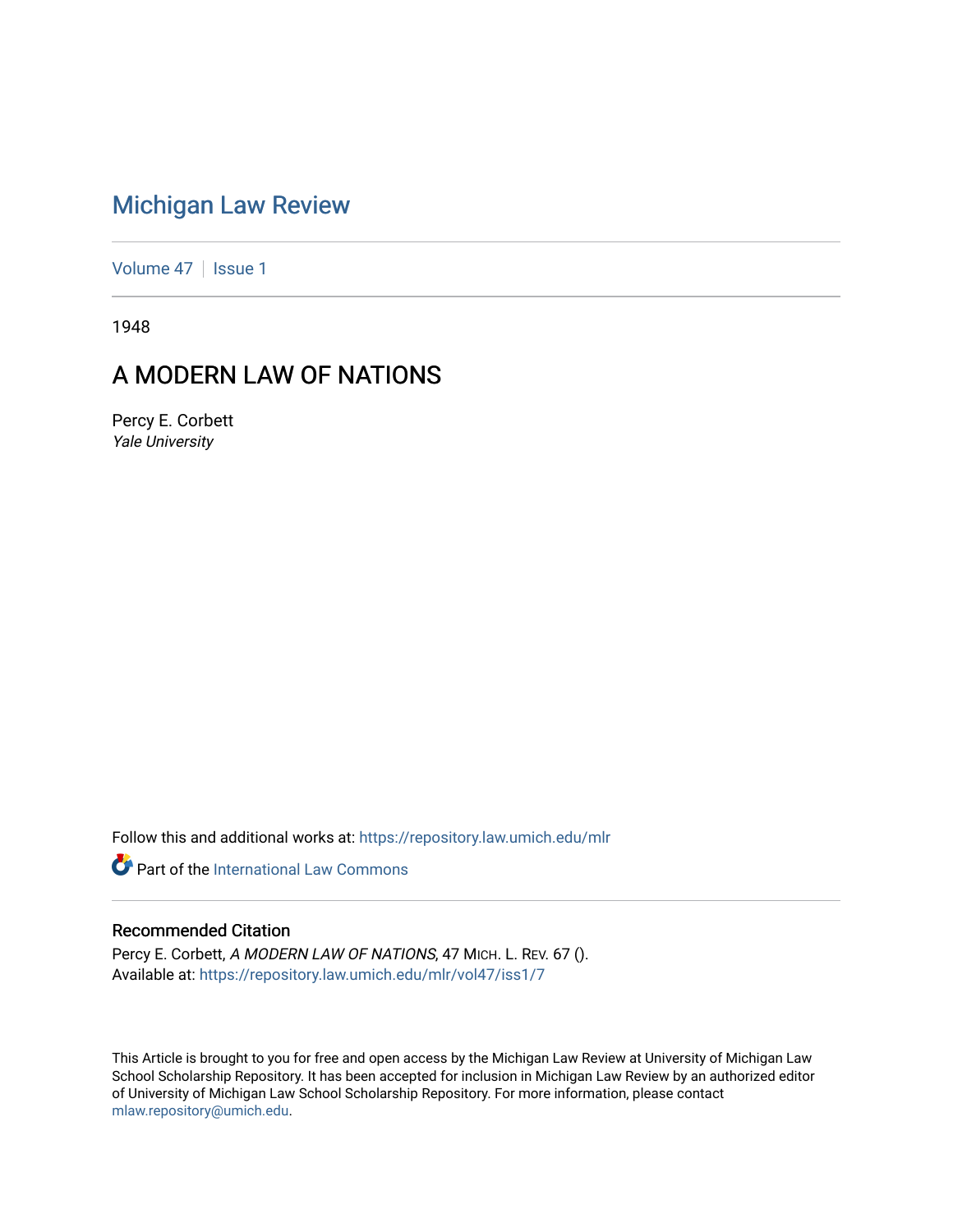### , A MODERN LAW OF NATIONS\*

### *Percy E. Corbettt*

THE title of Professor Jessup's book implies a criticism of the existing, or "traditional" law of nations. That law is not, apparently, modern. What the author means can be gleaned from his first paragraph. The existing principles, institutions and procedures intended to govern the conduct of states and usually referred to as "international law," are not adequate to meet the conscious needs of today's world. Those needs find their sharpest expression in a widespread demand for a more reliable world order, one more capable of resolving peaceably conflicts between states, more capable of resisting the forces which periodically tear the fragmentary and weak existing order in shreds, and more productive of security for the individual in the legitimate pursuit of his interests.

Professor Jessup well knows that many changes in the "international system" will have to be made if such a world order is to be realized. Among the necessary changes he notes the establishment of truly legislative, judicial and executive organs to define, interpret and enforce a collective will taking precedence over the wills of sovereign states. But, making a somewhat artificial distinction between law and organization, a distinction to which, by the way, he is unable to adhere consistently, he chooses as the subject of this small and persuasive book "the nature of the body of law which is to be laid down, applied and enforced." The field so defined is, however, still too broad for treatment in one small volume. From it the author selects as the focus of his study two necessary changes in theory and practice. The first is rejection of the still dominant doctrine, with all its negative practical consequences, that international law is a law only between states. In its place must be established a doctrine and practice recognizing the individual human being as a subject of that law with direct rights and duties under it. The second change is establishment of the principle that every state has a legal interest in the observance of international law, so that at least the more serious violations, though not directly and

\* A review of A MODERN LAW OF NATIONS. By *Philip C. Jessup.* New York: The Macmillan Company. 1948. Pp. viii, 236. \$4.

t Former Dean of the Law Faculty, McGill University; Professor of government and jurisprudence, Yale University; chairman of the Pacific Council, Institute of Pacific Relations,  $1945 - Ed$ .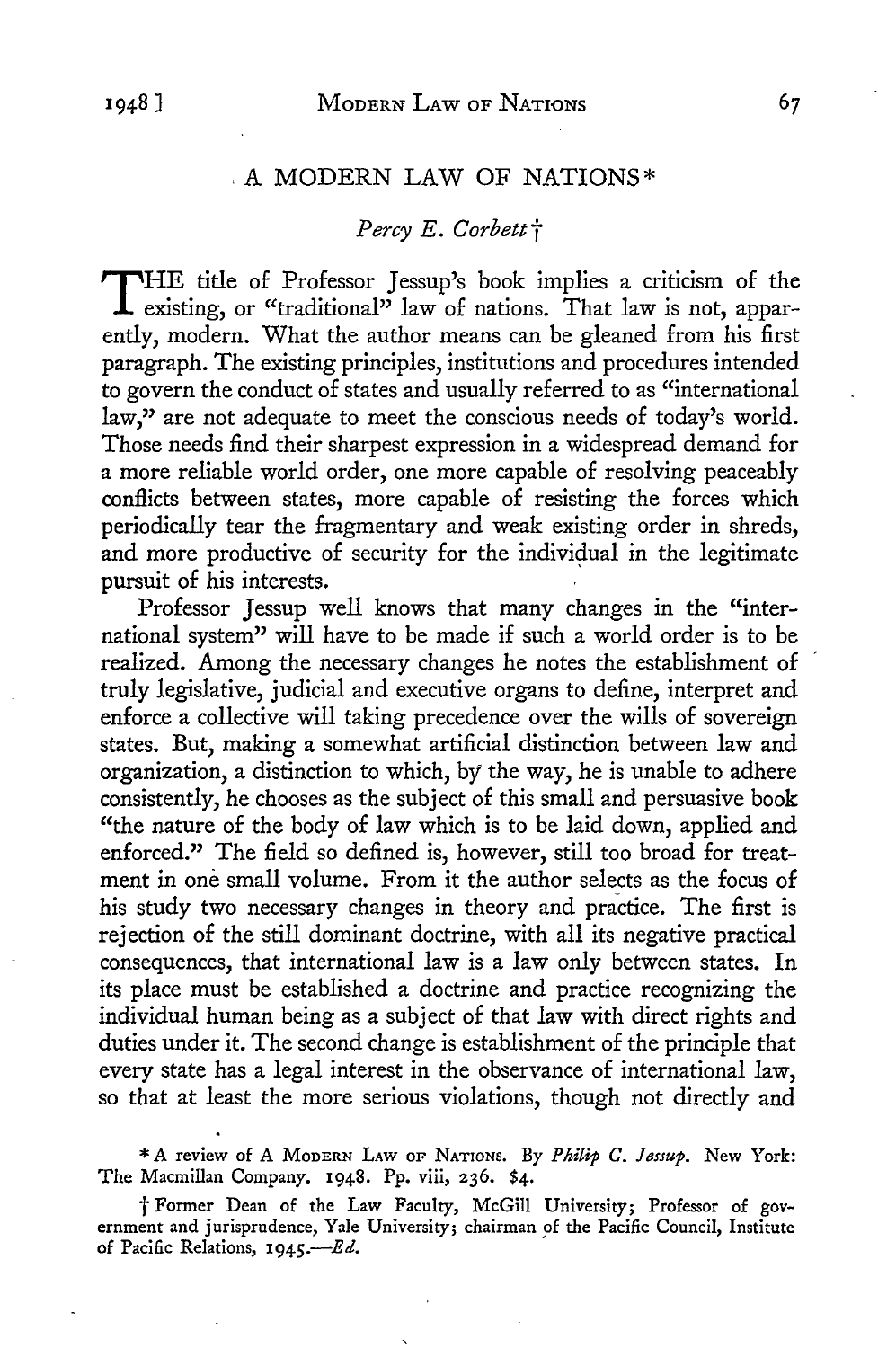materially touching some states, would nevertheless give them a legal right to take action vindicating the law. \_

These two developments would inevitably have broad and vivifying ramifications. Professor Jessup has followed some of them out in detail, and the student of international law will be stimulated to speculate on others. ln this study the two changes are shown operating and producing their results principally within the framework of the United Nations, for, as already hinted, the author could only show the advantages to be gained from his amendments in the traditional system by drawing heavily upon the present activities and inherent potentialities of international organization. Few readers, even though they may have opened this. book in a spirit of scepticism, can fail to be impressed by the case so made out, and by the value of an essay concentrating on the two selected points.

In effect, as the author himself observes, the sovereignty of the state, in all its traditional and theoretical absolute sense, goes by the board. Even in so dear an interest as control of its own nationals, the state must defer to the collective will of the organized community of nations. Professor Jessup, indeed, entertains no doubt that the Charter of the United Nations has already removed the relation between the state and its nationals from the area of "exclusively domestic jurisdiction." And the clear recognition that when they take action to check or to punish a serious infringement of international law which does not happen to wound them directly, states are not committing an illegal "intervention," but exercising a legal right, at once provides a firm theoretical basis for law-enforcement by individual or community action. To soften the blow to the religion of "non-intervention" . (a blow which becomes peculiarly shattering with the withdrawal of the rights of nationals from the realm of exclusive domestic jurisdiction) the action of law enforcement is in Professor Jessup's system channeled through the United Nations.

I have said "a firm *theoretical* basis." Even that would be useful, if only because it would clear away the artificial fog of juristic argument which does so much to keep international law a non-operative academic system of mere thought. But in a world where great concentrations of power, manipulated by governments jealous of their autonomy, confront a multitude of weak and divided states, and where ideas as to the nature and function of law differ so widely, is community law enforcement, in any but the haphazard way of traditional war, a practical possibility?

This is not the problem which Professor Jessup set himself. And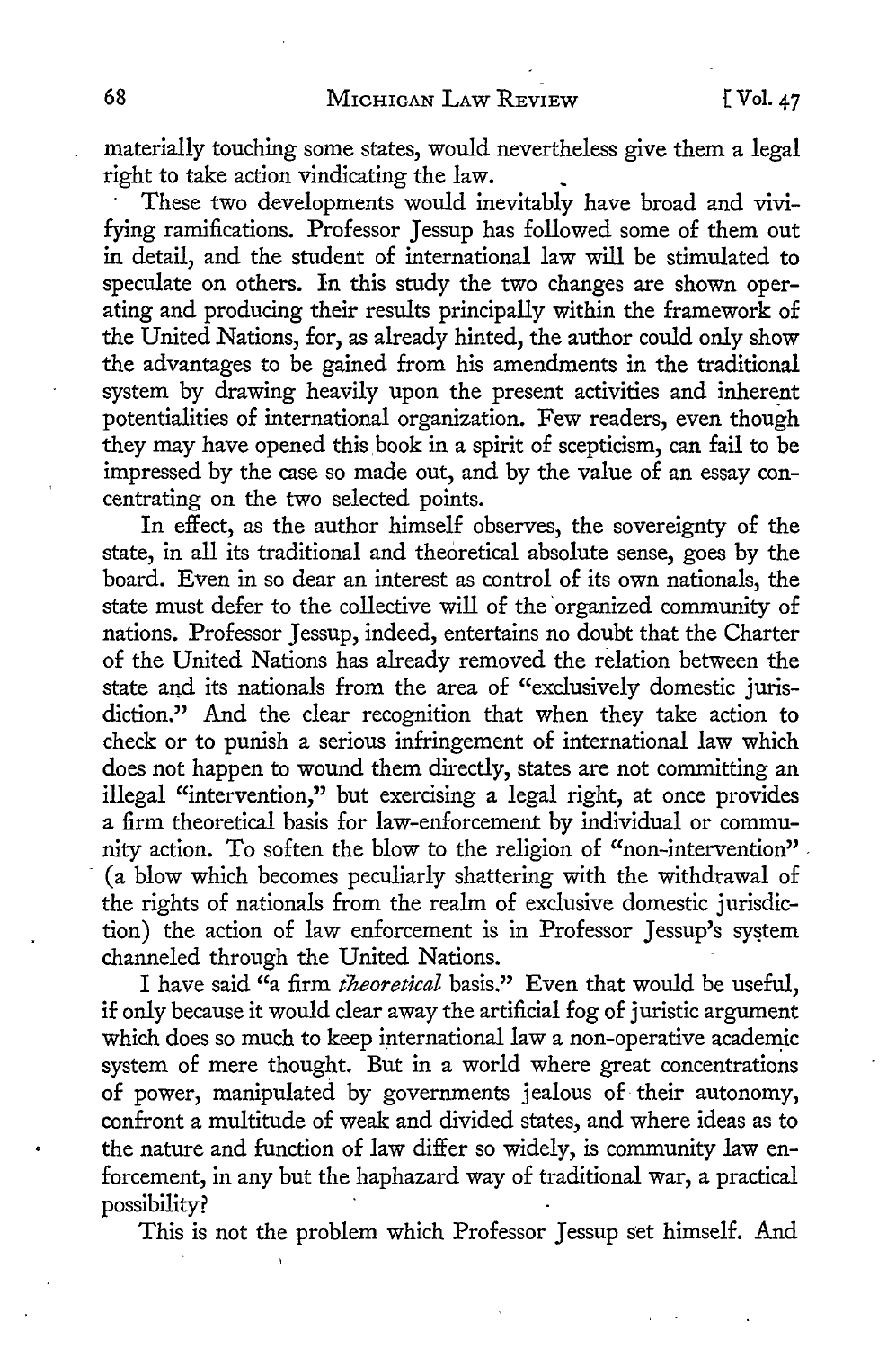yet, does it not suggest a more fundamental condition of a "modern law of nations" than either the recognition of the individual as a person in international law or the recognition of a community interest in the enforcement of that law? If by modernization Professor Jessup means, as I think he does, a closer approach on the international plane to the efficiency of law within the state, both of the features that he advocates would be found in the law of nations. But they would be there as consequences of another, deeper change in the thought and conduct of men. .

It is, I think, illusory *to* separate law from the mechanism and efficiency of enforcement. Law is essentially a complex of rules, organs and procedures. It cannot have a measure of adequacy or efficiency greater than the sense of community, greater than the measure of agreement on common values and objectives outweighing particular interests, or greater, in our modern world, than the organized strength of the community available for' its enforcement. Custom, superstition and religion operate less powerfully than they did in primitive communities. They are particularly weak in the relations of states.

In my view, therefore, the final question to be asked by the jurist advocating improvements in the law of nations is not-"What will be best for humanity?" That question he must and will ask. But the answer to it will not necessarily form the content of his recommendation. That will be determined by his answer to the final question-"What approach to these bests is there a reasonable chance of realizing in the society of nations as it is now or as it is likely to be for the next generation or two?"

To answer this final question, the jurist must turn his attention long and searchingly to the nature of the "society" or "community" or "family" of nations. He must indeed begin by rejecting the assumption constantly made in the literature of international law that there is a "society" or "community" of nations and by determining, from a study of the conduct and relations of states, to what extent there may usefully be said *to* exist any elements of society or community on the international or world plane.

One result of such a study will be a truer judgment of the comparative strength of forces making for world community and those which maintain or even intensify the irresponsible sovereign autonomy of the state. Upon this truer judgment may follow greater sagacity in the tactics of progress.

There have been some recent essays in a new approach to the law of nations, starting from a consideration of the motives and forces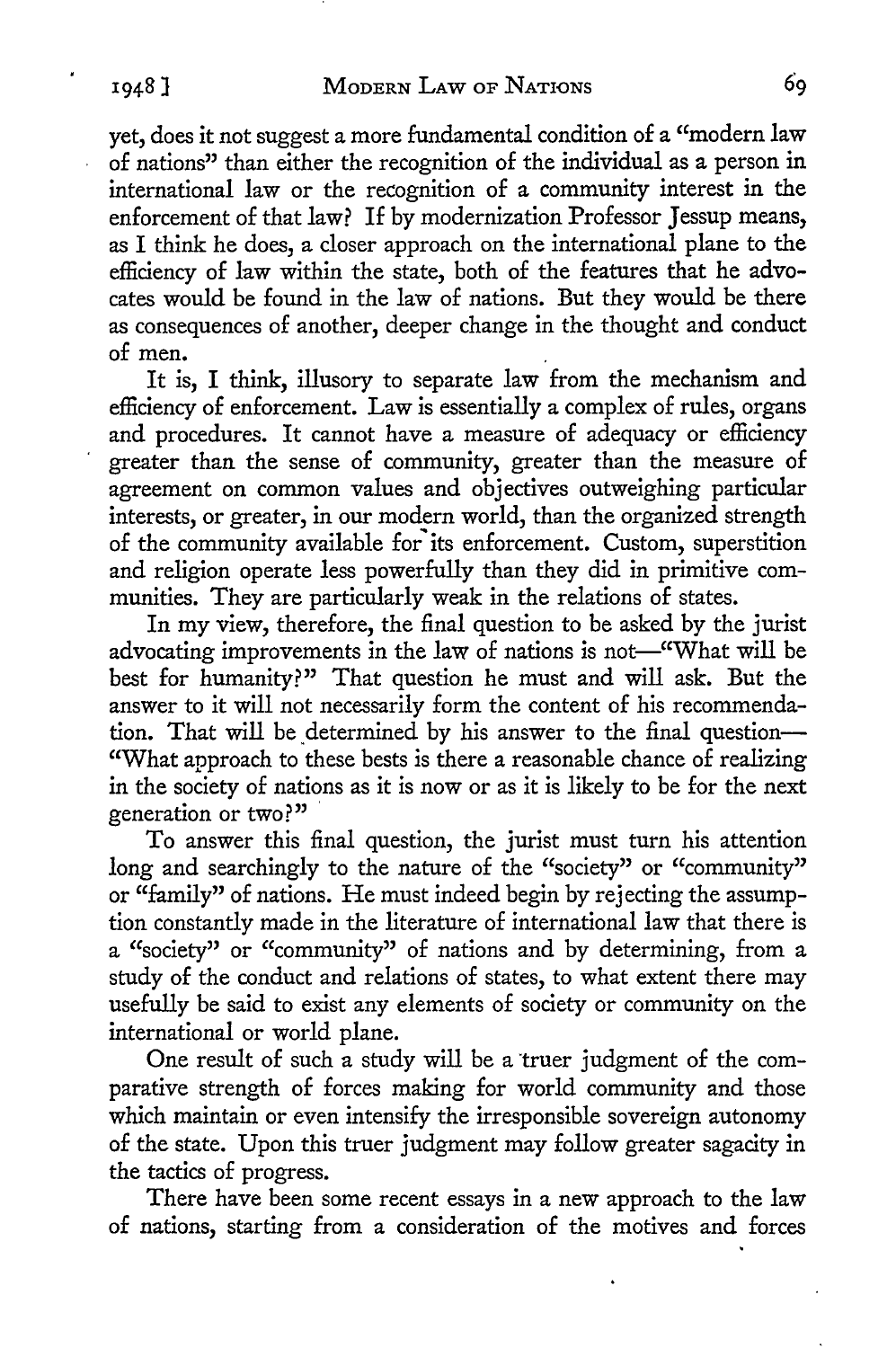actually operating in the relations of states, rather than from a speculative system of juridico-moral principles. Usually they have been marked by the extravagant negation so characteristic of rebellion. Some of them vilify the traditional science of international law as a conscious instrument of the ambitions of states or special-interest groups. Others strip law of all its normative force and make it merely the habit of the market-place. They not merely discount, as they should, the influence of ideals and *a priori* reasoning; they deny it.

It is, of course, totaily unnecessary to repudiate the past in order to justify new departures. We can use the classics of international law not only for their record of practice, but even for their abstractly idealistic solutions of human problems. But I think the time has come when they should. cease to be the mainstay of instruction in this subject. And what I have to say here is intended to apply in full to the "case method" which substitutes for revered treatises those other classics, the decisions ·of revered national judges. These treasures again form part of the record of practice, and many of them are models of pragmatic wisdom. But it is difficult to see why the long pages of noble fantasy by which decisions are justified should be kept before the student as authoritative expositions of the nature, scope and principles of international law. Quite apart from the difficulty of detachment for national judges when national interests conflict with those of other states, it is worth remembering that the society of states and its law is almost bound to be a minor preoccupation of those who qualify for the bench of our higher courts.

The first academic contribution to a "modern law of nations" should, therefore, be a modernization of the theory, teaching and literature of the subject. This, I suggest, may begin with a study of the state, its objectives, its methods, the kind of stimuli which determine its initiatives and the kind of restraints which in actual practice limit its action. From this the transition is easy to a study of the extent to which this grouping can and does combine with others of its kind in the definition and prosecution of common interests, that is to say, to the reality or otherwise of a society of states. The same inquiry will reveal the possibility and potentialities of a world society of individuals transcending state boundaries, either as an alternative or as a supplement to a society in which states are the member-units.

Such a study will be necessarily historical, for it will not be possible to discover patterns of conduct without going far behind the present behavior of governments. But the student will not be greatly concerned to determine whether or in what degree these patterns consti-